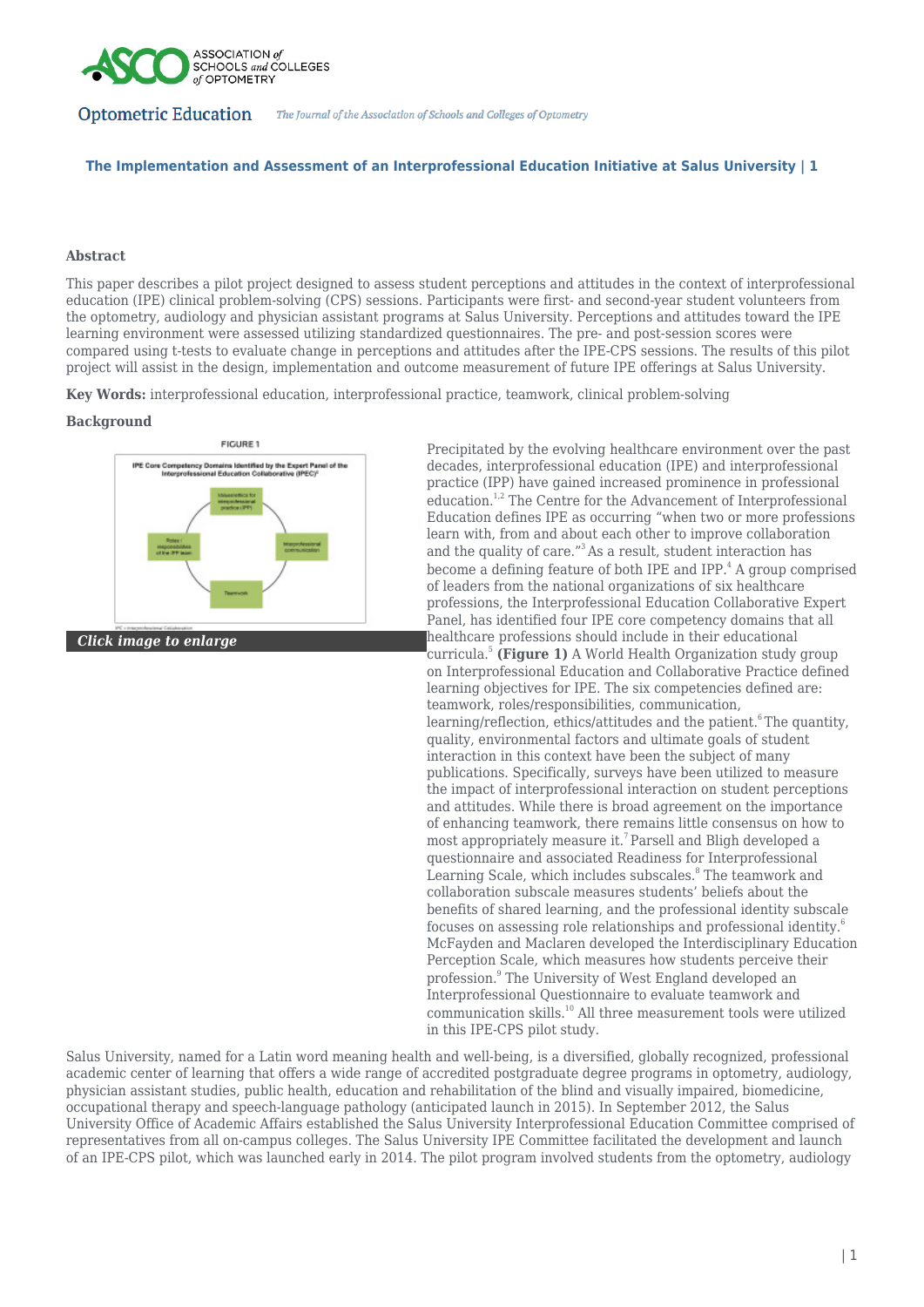

## **The Implementation and Assessment of an Interprofessional Education Initiative at Salus University | 2**

and physician assistant programs. These students were chosen because the core didactic curricula of their respective programs include CPS courses. The format of these courses emphasizes small group case-based or problem-based learning. This learning setting provides an opportunity for students to synthesize and apply the theoretical and practical aspects of critical thinking in the process of clinical problem-solving — history-taking, diagnostic data collection, patient assessment and patient management — utilizing prepared clinical cases. An important additional goal of the CPS courses is to effectively serve as an integrated educational bridge between the didactic and clinical courses within a health professions curriculum. Selecting this type of small group-based activity for this IPE initiative was important due to the interactive nature of the CPS environment.

Prior to this pilot study, Salus' first-year students in optometry, audiology and physician assistant studies had an opportunity to work in IPE teams in their fall semester core curriculum Evidence-Based Practice course, while the secondyear students did not have a similar opportunity. Thus, this pilot project compares data from two student cohorts, first- and second-year students, who had different IPE experiences in their respective core curricula prior to the pilot.

The purpose of this IPE-CPS pilot was to investigate the following:

1) Does exposure to IPE increase student understanding of other healthcare professions?

2) Do the standardized questionnaires utilized in this study to assess IPE perceptions and attitudes deliver meaningful information?

3) Does early exposure to IPE increase student understanding of the significance of IPE environments?

#### **Methods**

#### *Participant recruitment*

Following Institutional Review Board approval, student participants from the optometry, audiology and physician assistant programs were recruited via e-mail announcements on a first-come basis. Students provided signed informed consent to participate in this five-week IPE-CPS pilot study. These specific professions were chosen to participate in the study because their educational programs at Salus University have CPS courses as a component of their core curricula.

This study was conducted utilizing two cohorts, one comprised of first-year students  $(n=9)$  and the other of the second-year students in the aforementioned professional programs  $(n=10)$ . Because the first-year students had previous exposure to IPE teamwork in their fall term as a part of their Evidence-Based Practice course that was modified for this cohort to include team-based work, while the second-year students did not, students participated in the IPE-CPS sessions as two separate cohorts. This study was conducted in the spring term for both cohorts and these were student volunteers.

#### *Study design and data analysis*

The study used a mixed-methods approach involving pre- and post-questionnaires and qualitative comments to gain a deeper understanding from the students about their experience in the IPE-CPS pilot project. The study evaluated students' attitudes relative to interprofessional collaboration before and after exposure to the IPE-CPS experience. The preexperience and post-experience mean scores were compared using a parametric analysis with t-test to evaluate whether there was a significant difference within and/or between cohorts (p<0.001).

## *IPE-CPS session format*

A modified problem-based learning approach was utilized to facilitate the IPE-CPS sessions. A case of a patient diagnosed with type 2 diabetes mellitus was chosen for this study because of the relevance of this disease to all of the three participating professions. The IPE-CPS sessions were conducted for five weeks. Each cohort met for two hours per week in the evenings with three faculty facilitators. Faculty members from Salus University's audiology, optometry, physician assistant and public health programs served as the facilitators. The goal was to ensure that at least one faculty member from each program was involved to cover discipline-specific content areas of the patient case.

Weeks 1 and 2: Pre-assessments were performed utilizing three standardized IPE questionnaires. Following the preassessments, the patient case details were presented by the facilitator in a problem-based learning format such that the information about the case was presented as the students requested the information. Weeks 1 and 2 focused on discussions surrounding the diagnosis of the patient case.

Weeks 3 and 4: The discussions and facilitation were focused on the interprofessional management, treatment and rehabilitation of the patient case.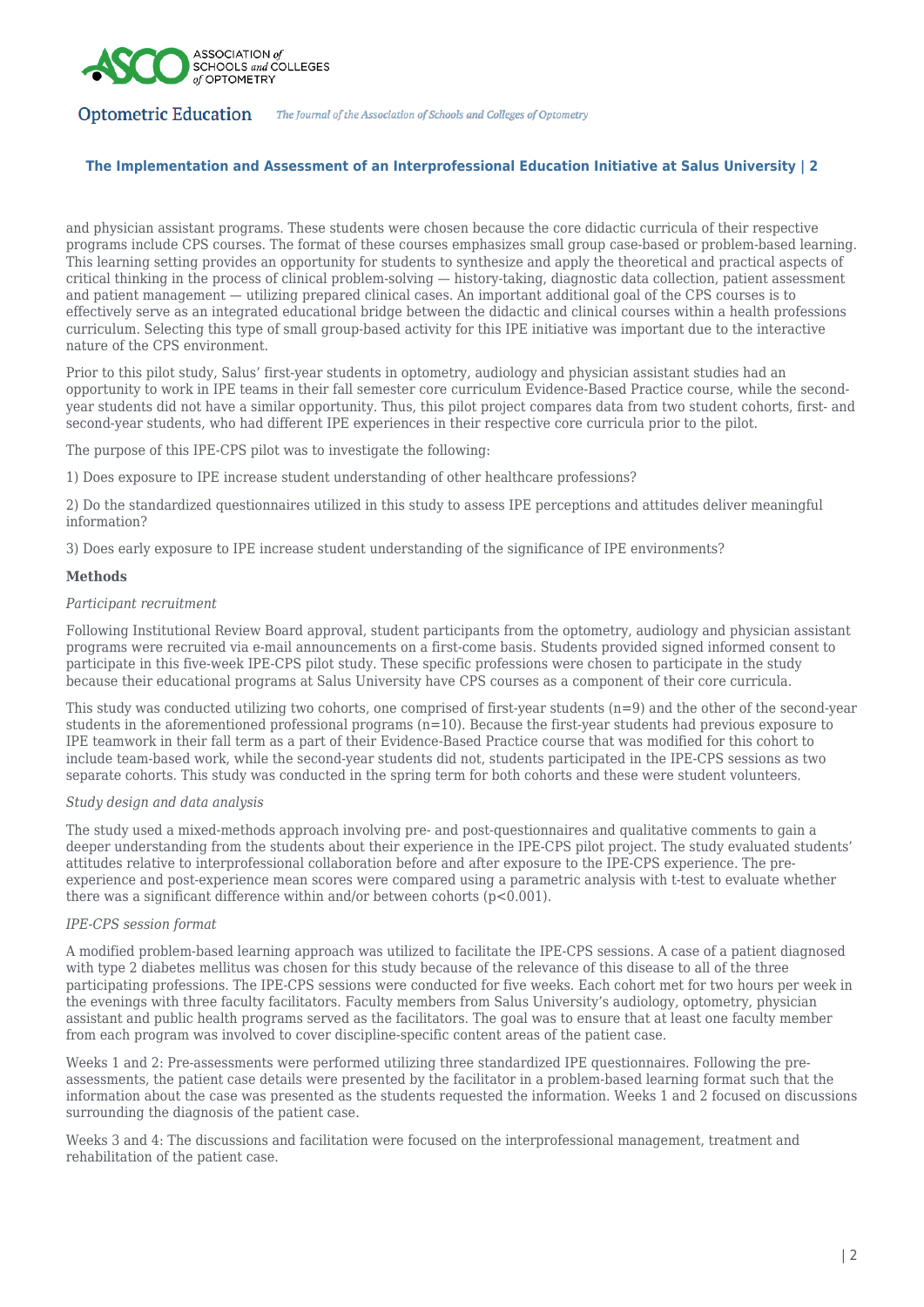

## **The Implementation and Assessment of an Interprofessional Education Initiative at Salus University | 3**

Week 5: The discussions and facilitation were focused on generalizing the recommendations for this patient case to a population, including how the results from this patient case relate to public health. Post- assessments were conducted utilizing three standardized IPE questionnaires.

#### *Questionnaires*

In order to assess the student impact of interprofessional education, the following questionnaires were utilized to evaluate student perceptions, values and attitudes toward IPE: 1) the Readiness for Interprofessional Learning Scale (RIPLS), $^8$  2) the Interdisciplinary Education Perception Scale (IEPS),<sup>9</sup> and 3) the University of West England Interprofessional Questionnaire (UWE-IPQ).<sup>10</sup> These survey tools were used in this pilot project because the validity and reliability of all three questionnaires have been established. $8,9,10$ 

## **Results**

## *Quantitative Findings*

## *Pre-post comparisons of the UWE-IPQ mean scores*

**Table 1** represents the mean scores and p values for the UWE-IP questionnaire. The questionnaire is divided into four categories:

communication and teamwork; interprofessional learning; interprofessional interaction; and interprofessional relationships.

Within cohort comparisons: A paired t-test was applied for each category to both cohorts separately for pre- and post-scores to test for significance, and none of the differences was found to be statistically significant.

Between cohort comparisons: The mean difference between the pre- and post-scores of the two cohorts was compared using a ttest, and none of the categories showed any significant difference between the two cohorts.

#### *Pre-post comparisons of the IEPS mean scores*

**Table 2** presents the mean scores and p values obtained on each of the categories represented in the IEPS questionnaire. This questionnaire is divided into three categories: competency and autonomy; perceived need for cooperation; and perception of actual cooperation. Both within and between cohort comparisons failed to show any significant differences  $(p<0.001)$ .



#### *Click image to enlarge*

Mean scores in each of the areas from the Interdisciplinary Education Perception Scale. Scores Interpretation: None of the differences was statistically significant based on the p values. Competency and Autonomy: 7-9 mean scores=strongly agree/agree (positive perception); Perceived Need for Cooperation: 2-4 mean scores=strongly agree/agree (positive perception); Perception of Actual Cooperation: 6-12 mean scores=strongly agree/agree (positive perception).

| TABLE <sub>1</sub><br>University of West England Interprefessional Questionnaire (UWE-IPQ) |                          |       |                                                                  |                             |        |                                             |                                                                     |
|--------------------------------------------------------------------------------------------|--------------------------|-------|------------------------------------------------------------------|-----------------------------|--------|---------------------------------------------|---------------------------------------------------------------------|
|                                                                                            | <b>Second Year</b><br>ست |       | <b>Photos</b><br>Gregorit escond year students<br>within consent | Fed Your Students: Printers |        | Windows State House<br>Autority within<br>_ | <b><i><u>Follow (Sedan</u></i></b><br>oriens allow<br>score competi |
|                                                                                            | PAI                      | POST. |                                                                  | PEE                         | POST   |                                             |                                                                     |
| <b>Institute and Teamwork</b>                                                              | 20.6.                    | 18.8  | 0.284                                                            | IF.1                        | 17.1   | 0.384                                       | 1TI                                                                 |
| <b><i><u>Americanal Livenstons</u></i></b>                                                 | TEI                      | 76.1  | <b>LOUNS</b>                                                     | 14.4                        | 13     | 0.101                                       | <b>B.345</b>                                                        |
| <b>IN PAINTING</b>                                                                         | st:                      | 21.4  | 10,293                                                           | <b>TER</b>                  | $-7.8$ | 0.718                                       | tetr                                                                |

152 SET

## *Click image to enlarge*

45 46 028

Mean scores for each category utilizing the University of West England Interprofessional Questionnaire. Scores interpretation: None of the differences was statistically significant between pre and post based on the p values. Communication and Teamwork: 9-20 (Positive) 21-25 (Neutral) and 26-36 (Negative); Interprofessional Learning: 9-22 (Positive) 23-31 (Neutral) and 32-45 (Negative); Interprofessional Interaction: 9-22 (Positive) 23-31 (Neutral) and 32-45 (Negative); Interprofessional relationship: 8-20 (Positive) 21-27 (Neutral) and 28-40 (Negative).

*Pre-post comparisons of RIPLS mean scores*

**Table 3** represents the mean percentage response for each question on the RIPLS questionnaire. Each of the 100% mean scores represents a strong positive perception of the IPE learning environment.

Even though there was no significant difference between the preand post-survey data, the overall data as well as the qualitative student comments (below) confirmed a positive student perception and understanding of both the need and value of interprofessional education. The results indicate that the students entered the study with a positive attitude toward the significance of IPE and concluded the study with the same positive perception.

*Qualitative student comments*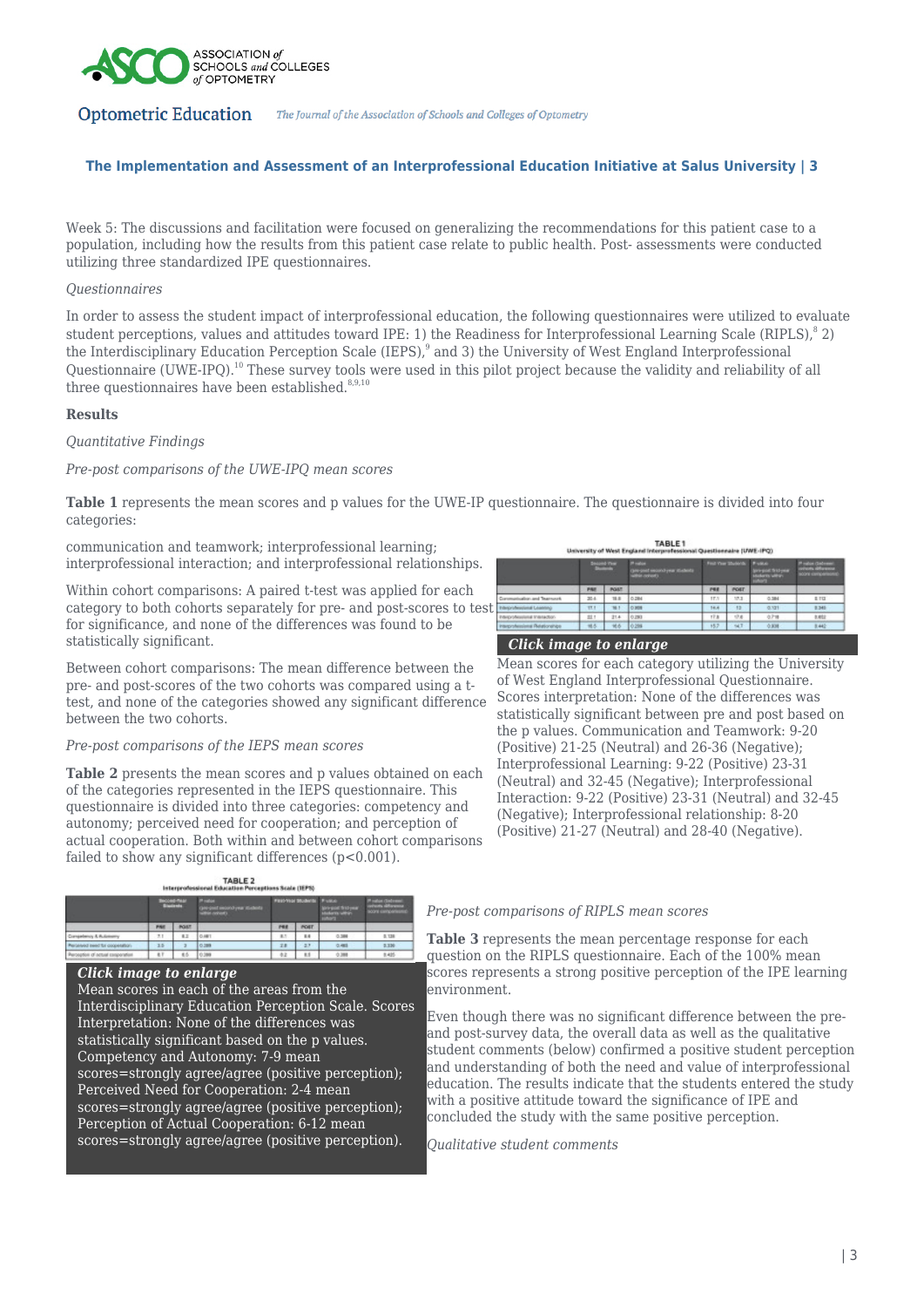

## **The Implementation and Assessment of an Interprofessional Education Initiative at Salus University | 4**

• "I learned a lot more about other professions."

• "I loved thinking with students from other professions."

• "This experience motivated me to research areas that I did not know a lot about and may not have done it on my own if not for this project."

- "I learned how important co-management is to patients."
- "I learned that I do not need to know everything."

• "An excellent learning experience that allowed personal growth in a challenging, engaging and exciting environment."

• "I benefited greatly by gaining insight into the decision-making process of those from the other professions."

## **Discussion**

The data collected in our pilot study indicate strong positive attitudes, perception of, and need for interprofessional education among the students participating in this study. However, there are limitations to the data collected. There was no statistically significant difference between the pre- and post-survey data within each cohort. This could be due to several factors including the small sample size and the fact that participants were



*Click image to enlarge*

Mean percentages obtained from the Readiness for Interprofessional Learning Scale.

student volunteers. Student volunteers are inherently more likely to have a positive attitude toward interprofessional team work.<sup>1</sup> The outcome shown by the data could also be due to limitations in the surveys utilized in the data collection. It is possible that the questions included in the surveys do not include a level of specificity needed to adequately quantify small differences between students and/or small changes within students. The UEW-IPQ reversed the response ratings in between categories, which may have confused some of the participants. Using a similar rating scale throughout may have facilitated consistent ratings from the participants.

Early IPE exposure is thought to diminish the development of negative stereotypes and positively impact the development of positive professional attitudes.<sup>11</sup> Therefore, it was anticipated that the first-year students' exposure to IPE teamwork in the Evidence-Based Practice course would have resulted in a difference in their data when compared to the second-year students as the latter did not have similar prior experience. Specifically, it was expected that the first-year students would have higher pre-survey scores than the second-year students with regard to positive attitudes, values and perceptions. In addition, it was theorized that the post-survey data may also be higher in positive attitudes, values and perceptions as this cohort of students would be more experienced in an IPE setting. Again, the lack of difference between these cohorts may also be due to the small sample size as well as the fact that the student participants were all self-selected volunteers.<sup>4, 11</sup>

The qualitative student comments indicate that the IPE-CPS experience differed from their respective core curriculum CPS experiences in important ways. Specifically, it appears that the foundation for respectful interprofessional communication and effective co-management of patients is a promising potential outcome of IPE initiatives such as this IPE-CPS. Although evidence suggests that effective teamwork should provide patients with better outcomes, most studies conducted thus far do not directly measure the link between these two variables.<sup>7</sup> The lessons learned from this pilot study regarding implementation and assessment will serve as a catalyst for future IPE and IPP initiatives at Salus University in which larger groups of students can participate and more meaningful data can be collected.

### **Conclusions**

The health professions/provider community has recognized the critical importance of interprofessional education and practice, and has responded with a variety of initiatives, projects and events aimed at improving communication,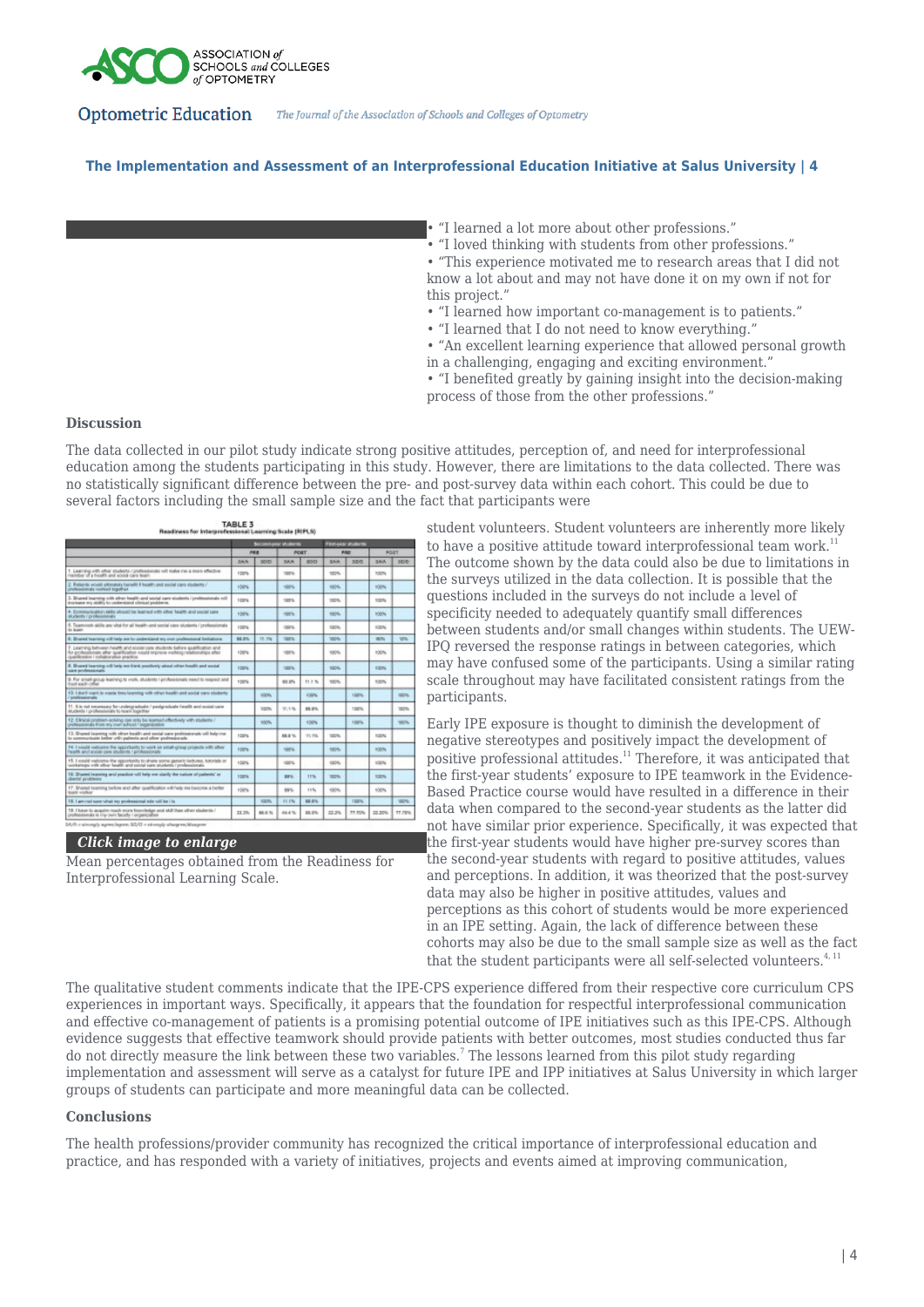

## **The Implementation and Assessment of an Interprofessional Education Initiative at Salus University | 5**

addressing challenges and barriers, and improving the effectiveness of teams.<sup>12</sup> Salus University students are learning to become members of health/rehabilitation teams, and they are getting to know each other for their discipline-specific knowledge and skills.

The data collected in this IPE-CPS pilot project indicated that the baseline level of student commitment to and readiness for IPE was high and remained high throughout the pilot project. Consistent with experiences on other campuses, ${}^{1}$ the efforts and activities of the Salus University IPE Committee to date, including this pilot project, have fostered a very positive attitude toward IPE experience among participants that is undiminished at the time of post-test. Following the positive feedback from the participating students, we have continued to conduct volunteer IPE-CPS sessions to obtain a larger sample size and evaluate effectiveness.

#### **Acknowledgements**

We extend sincere thanks and appreciation to: Anthony Di Stefano, OD, MEd, MPH, for his leadership in naming the inaugural IPE Committee at Salus University while serving as Vice President of Academic Affairs; Anthony Di Stefano, OD, MEd, MPH, Joy Henderson, MMS, PA-C, Jonette Owen, AuD, and Thomas Lewis, OD, PhD, for serving as facilitators for this IPE-CPS project; and the Salus University students who participated and enthusiastically shared their suggestions: Alyssa Acquavita, Sofia Ahmad, Stephanie Borja, Christin DeMoss, Shelby Favre, Victoria Galbreth, Nicholas Karbach, Julia Kuksin, Lili Liang, Florencia Lopez, Britney Martin, Meghan Mahoney, Kalie McCartin, Erika Peavy, Daniel Situ, Alison Suktis, Bianca Tang, Kat Tribulski and Kristen Vincent.

## **References**

1. Buring SM, Bhushan A, Brazeau G, Conway S, Hansen L, Westberg S. Keys to successful implementation of interprofessional education: learning location, faculty development, and curricular themes. Am J Pharm Educ. Interprofessional education supplement. 2009;73(4):Article 60.

2. Aston S, Rheault W, Arenson C, Tappert SK, Stoecker J, Orzoff J, Galitski H, Macintosh S. Interprofessional education: a review and analysis of programs from three academic health centers. Academic Medicine. 2012;87(7):949-955. 3. Center for the Advancement of Interprofessional Education (CAIPE) [Internet]. (Cited 2015, Jan 20). Available from: <http://www.caipe.org.uk>.

4. Eccott L, Greig A, Hall W, Lee M, Newton C, Wood V. Evaluating Students' Perceptions of an Interprofessional Problem-Based Pilot Learning Project. Association of Schools of Allied Health Professions. 2012.

5. Formicola AJ, Andrieu SC, Buchanan JA, Childs GS, Gibbs M, Inglehart MR, Kalenderian E, Pyle MA, D'Abreu K, Evans L. Interprofessional education in US and Canadian dental schools: an ADEA Team Study Group Report. Journal of Dental Education. 2012;76(9):1250-68.

6. Ravet J. From interprofessional education to interprofessional practice: exploring the implementation gap. Professional Development in Education. 2012;38:1:49-64, DOI: 10.1080/19415257.2011.576263.

7. Havyer RDA, Wingo MT, Comfere NI, Nelson DR, Halvorsen AJ, McDonald FS, Reed DA. Teamwork assessment in internal medicine: a systematic review of validity evidence and outcomes. Journal of General Internal Medicine. December 2013;29(6):894-910. DOI: 10.1007/s11606-01-2686-8.

8. Parsell G, Bligh J. The development of a questionnaire to assess the readiness of health care students for interprofessional learning (RIPLS). Medical Education. 1999:33(2):95.

9. McFadyen AK, Maclaren WM, Webster VS. The Interdisciplinary Education Perception Scale (IEPS): an alternative remodeled subscale structure and its reliability. J Interprof Care. 2007;21(4):433-443.

10. Pollard K, Miers M, Gilchrist M. Second year scepticism: pre-qualifying health and social care students' midpoint selfassessment, attitudes and perceptions concerning interprofessional learning and working. J Interprof Care. 2005:19(3):251-268.

11. Cusack T, O'Donoghue G, Butler M, Blake C, O'Sullivan C, Smith K, Sheridan A, O'Neil G. (2012) A pilot study to evaluate the introduction of an interprofessional problem-based learning module. Interdisciplinary Journal of Problem-Based Learning. 2012;6(2).

12. Kanter SL. Can we improve interprofessional team-based patient care without calling 9-1-1? Academic Medicine. 2012;87:253-254.

13. Hall LW, Zierler BK. Interprofessional education and practice guide no. 1; developing faculty to effectively facilitate interprofessional education. Journal of Interprofessional Care. J Interprof Care. 2015;29(1):3-7.

# $\overline{\mathbf{M}}$  Follow



Dr. Aravamudhan is an Associate Professor and Assistant Dean for the Foundations and Assessment of Audiologic Medicine